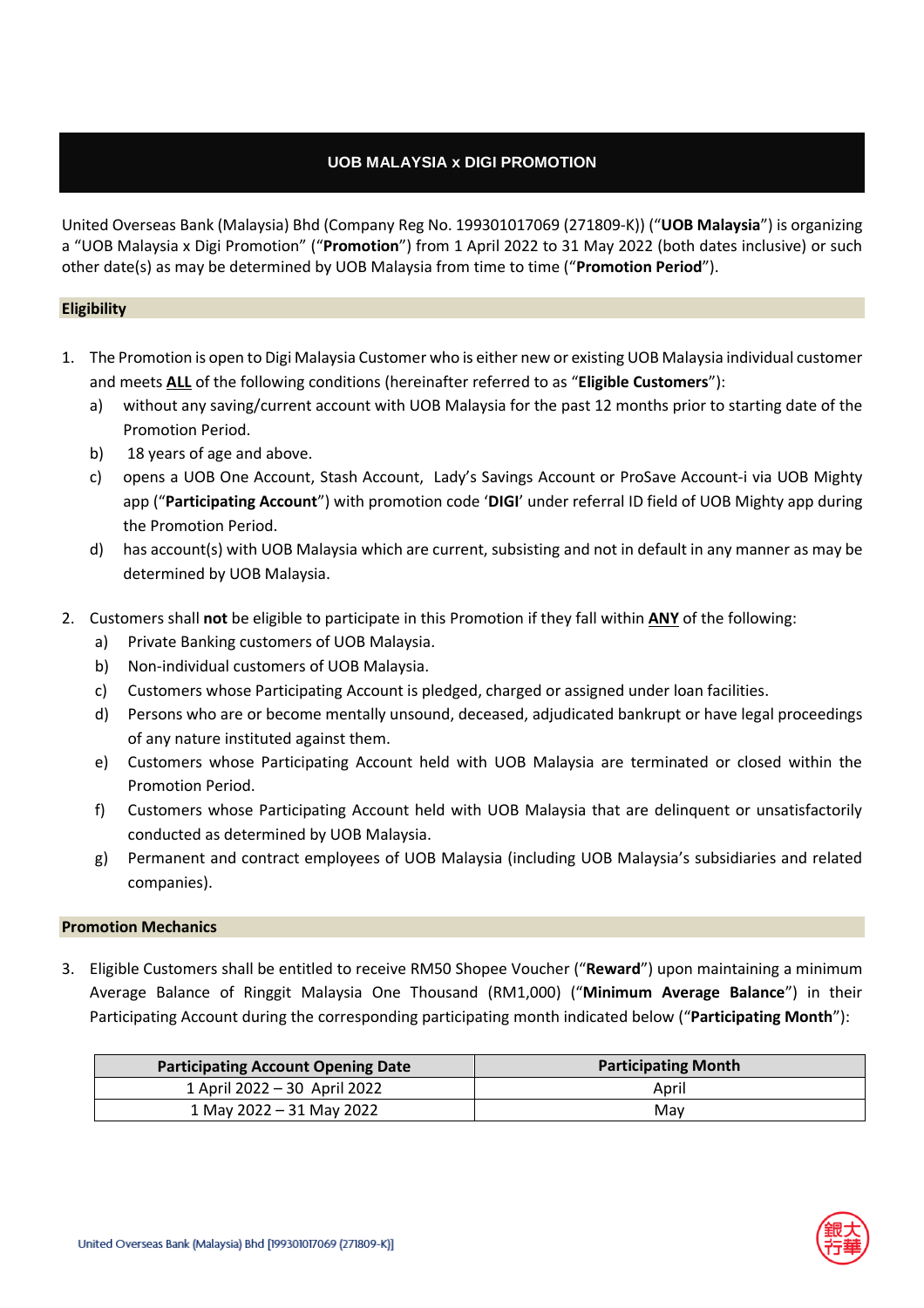4. Calculation of Average Balance is illustrated in table below:

| <b>Calculation</b>       |                                                                              |  |
|--------------------------|------------------------------------------------------------------------------|--|
| Average Balance          | Sum of each day-end balance in Eligible Customer's Participating Account in  |  |
| in Participating Account | Participating Month ÷ Number of days in the Participating Month <sup>1</sup> |  |

In the event where the Participating Account is opened during Participating Month, the Average Balance of Participating Month will be sum of each day-end balance for the Participating Month divided by total number of days since the Participating Account is opened.

5. Each Eligible Customer is entitled to a maximum of one (1) unit of Reward throughout the Promotion Period irrespective of the total number of Participating Accounts opened throughout the Promotion Period. Reward shall be awarded to first Participating Account opened during Promotion Period.

## For example

Customer A opens UOB One Account on 1 April 2022 and subsequently opens ProSave Account-i on 17 April 2022. Customer A's One Account shall be deemed as the Participating Account entitled for the Reward.

- 6. Total Reward allocated for this Promotion is RM50,000 which will be awarded on first-come, first-served basis, subject to availability. UOB Malaysia does not have any obligation to inform the Eligible Customer should the Reward has been fully redeemed.
- 7. The Reward is subject to **ALL** of the following conditions:
	- a) Eligible Customer will receive a Short Message Service ("**SMS**") from UOB Malaysia to redeem the Reward in the form of Shopee voucher code within ninety (90) days from the end of Participating Month. The SMS will be sent to the Eligible Customer's registered mobile numbers as per UOB Malaysia record. In the event that the Reward is not received by the Eligible Customer, the Eligible Customer shall be fully responsible to promptly notify UOB Malaysia no later than 30 September 2022, failing which thereafter UOB Malaysia shall not be liable for non-receipt of Reward by the Eligible Customer.
	- b) The Reward must be redeemed within the stipulated validity period, failing which the Reward may be forfeited by Shopee Malaysia automatically without notice and the Eligible Customer will not be eligible to redeem the Reward and UOB Malaysia has no obligation to replace such Reward under any circumstances.
	- c) The Reward awarded is non-transferable to any other party or parties and not exchangeable for other goods or credit, whether in part or in full.
	- d) UOB Malaysia is not affiliated with the organization whose products are given out as the Reward in this Promotion.
	- e) UOB Malaysia reserves the right to substitute or vary the Reward at any time with prior notice for another reward which is similar or equivalent with the value of the Reward.
	- f) In the event that the Participating Account is suspended or frozen or closed during Promotion Period for whatsoever reasons, UOB Malaysia reserves the right to forfeit the Reward.
	- g) UOB Malaysia is not liable for any dissatisfaction with the Reward.
	- h) The Reward is subject to the terms and conditions of Shopee Malaysia Terms and Conditions which can be found at [www.shopee.com.my](http://www.shopee.com.my/) . The Reward must be utilized within its validity period (as set out by Shopee Malaysia), failing which the unutilized Reward or part thereof remaining unutilized shall expire and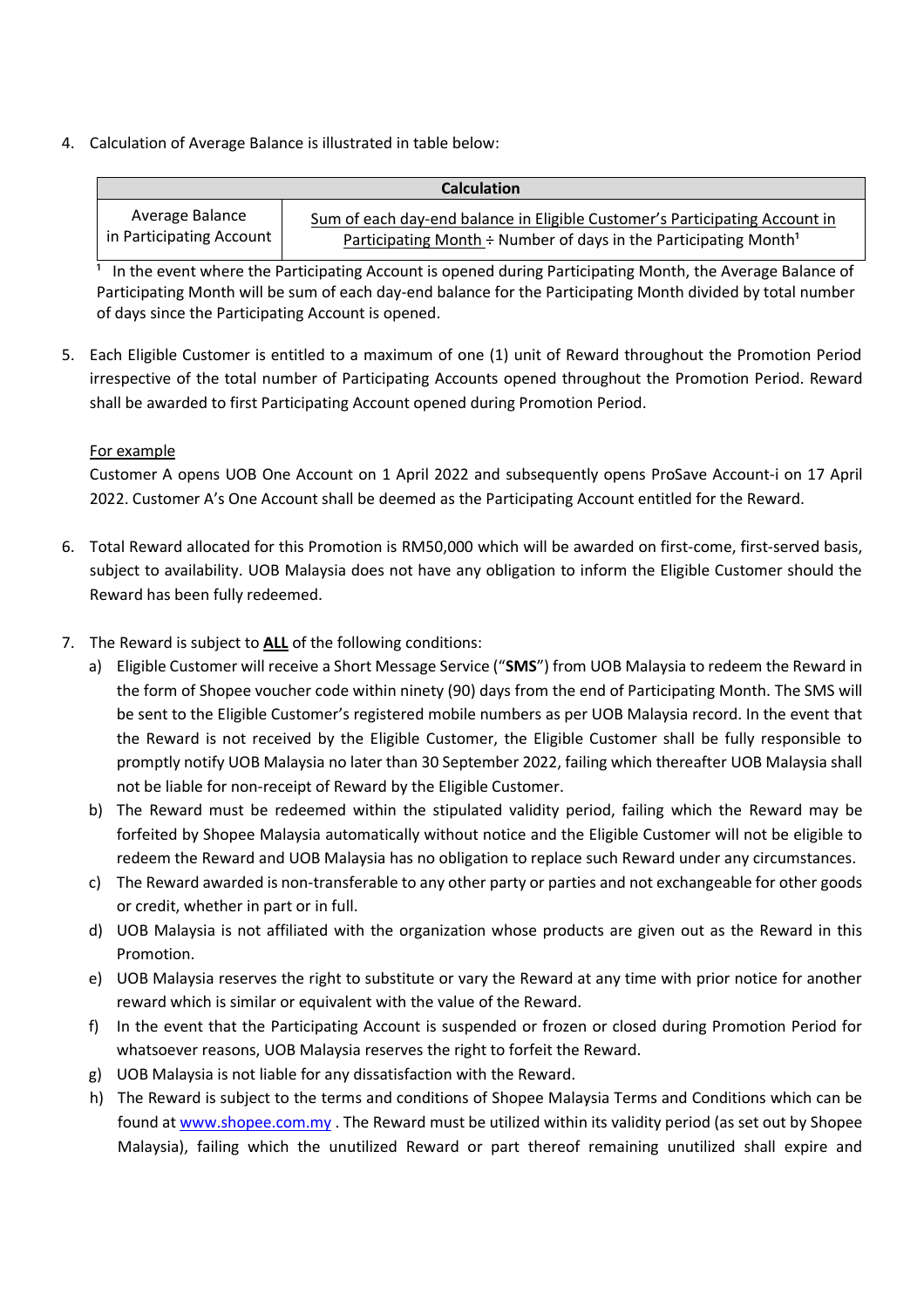automatically forfeited without further notice and the Eligible Customers shall have no claim whatsoever against UOB Malaysia.

- 8. For the purpose of this Promotion, all deposits must be made using Fresh Funds. The term 'Fresh Funds' means monies or funds in Ringgit Malaysia howsoever transferred, credited, or paid into the Participating Account of the Eligible Customer from other bank(s) and/or financial institution(s) through whatever means including but not limited to cash, Inter Bank Giro transfers, instant fund transfers between banks and collection and payment of cheques drawn on such other bank(s) and where such monies or funds paid or credited into the Participating Account of the Eligible Customer is utilized by the Eligible Customer to make placements pursuant to the terms and conditions herein within seven (7) Business Days after such monies or funds have been paid or credited into the relevant Participating Account of the Eligible Customer. The term "Business Day" shall mean a day on which UOB Malaysia is open for business in Kuala Lumpur, Malaysia.
- 9. Funds transferred from any existing UOB Malaysia's savings / current / fixed deposit / foreign currency account(s) or in the form of UOB Malaysia's cheques, cashier's orders or demand drafts shall not be considered as Fresh Funds.
- 10. This Promotion is valid in conjunction with UOB Malaysia Apple Watch Giveaway Campaign and UOB Malaysia Spin and Win Campaign ("**Other Campaigns**"). In the event the Eligible Customer has received Reward from this Promotion, Eligible Customer will still be eligible to participate in Other Campaigns and vice versa, subject to the respective terms and conditions governing the Other Campaigns.

#### **General Terms and Conditions**

- 11. By participating in this Promotion, the Eligible Customers agree to be bound by these terms and conditions, the Terms and Conditions Governing Accounts and Services (Conventional Banking) and Terms and Conditions Governing Islamic Accounts and Services (collectively as "**Generic T&Cs**"), including any amendments or variations to it and the decision of UOB Malaysia in connection with any matter relating to the Promotion shall be final, conclusive and binding on the Eligible Customers. If there is any inconsistency between this terms and conditions and the Generic T&Cs, this terms and conditions shall prevail.
- 12. Eligible Customers shall seek clarification from UOB Malaysia's authorized representative if there are any terms and conditions that the Eligible Customers do not understand.
- 13. Unless specifically mentioned in this Terms and Conditions, this Promotion is not valid with other UOB Malaysia's campaigns, promotions and no other special, additional, preferential rates and/or gift shall be given to the Eligible Customers in addition to this Promotion.
- 14. The record of deposit transactions maintained by UOB Malaysia and UOB Malaysia's decision in all matters (including but not limited to any dispute arising therefrom) relating to this Promotion shall be final, conclusive and binding on the Eligible Customers. UOB Malaysia shall not be obliged to give any reason or entertain any correspondence with any person(s) or any party(ies) on any matter concerning this Promotion.
- 15. To the fullest extent permitted by law and unless due to UOB Malaysia's gross negligence or willful misconduct, UOB Malaysia expressly excludes and disclaims any representations, warranties or endorsements, expressed or implied, written or oral, without limitation to those published in any mass media, marketing or advertising materials, including but not limited to, any warranty of quality, merchantability or fitness for a particular purpose in respect of this Promotion.